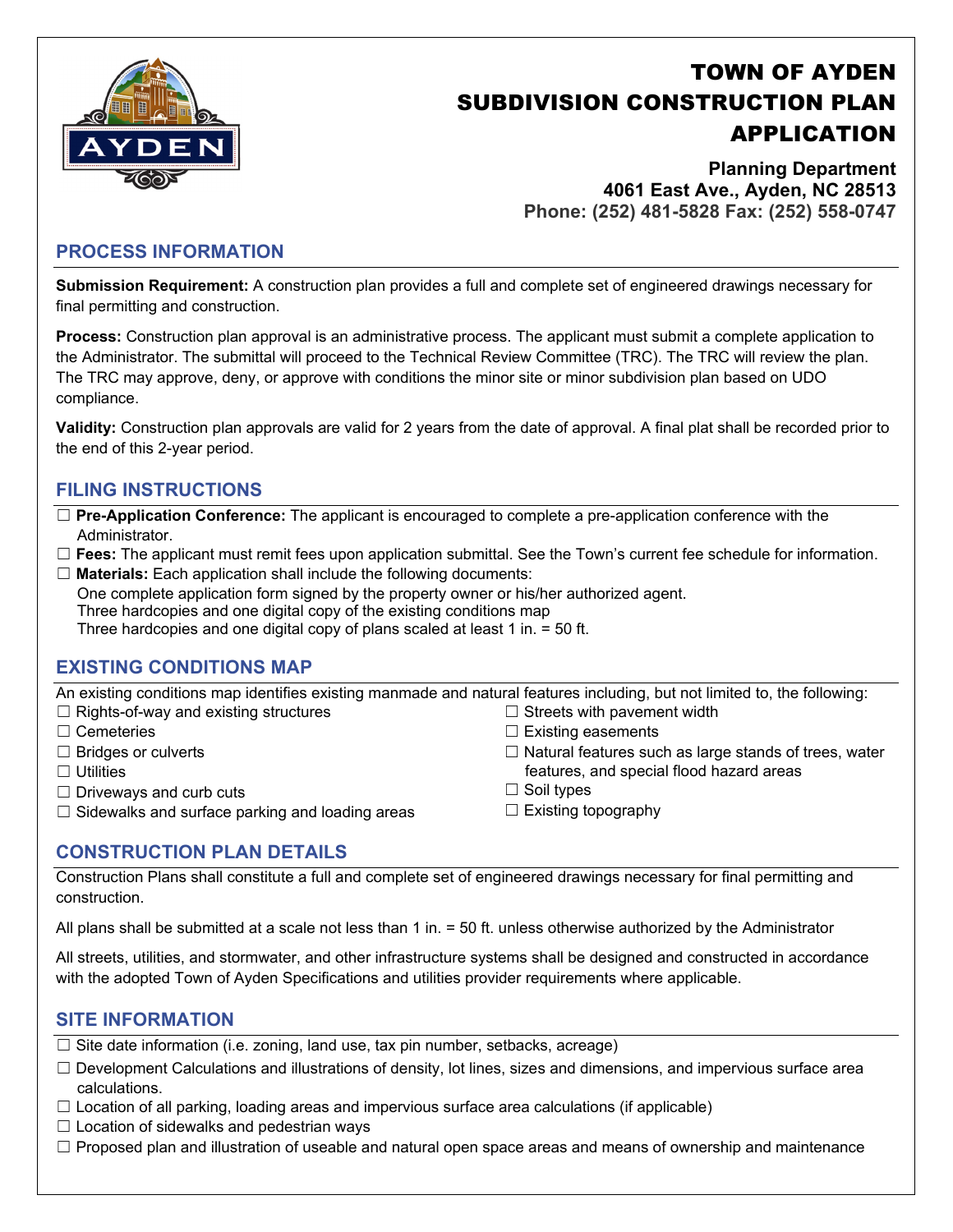- $\Box$  Location, description, and height of all retaining walls and fences
- $\Box$  Property lines and setback lines
- $\Box$  Watercourse, land use, and screening buffer areas
- $\Box$  Landscaping and street tree plan
- $\Box$  Location and dimensions of all easements on and abutting the property
- $\Box$  Location of all Special Flood Hazard Areas (if applicable)

#### **STREET TRAFFIC INFORMATION**

- $\Box$  Street and/or right-of-way locations with street sections and names
- $\Box$  Provisions and designs of all on and offsite road improvements
- $\Box$  All traffic control signage
- $\Box$  Plan-profile drawings at a scale of 1 in. = 50 ft. showing street grades and cross sections
- $\Box$  All other infrastructure system details per the Town of Ayden, Pitt County or NCDOT specifications

## **UTILITY AND GRADING INFORMATION**

- $\Box$  Linear footage of all storm drainage facilities
- □ Detailed stormwater, grading, and erosion control information
- ☐ Detailed water and sewer information
- $\Box$  Tree save areas and protection measures
- $\Box$  All other utility and grading infrastructure system details per the Town of Ayden, Pitt County, or NCDOT specifications

#### **COVER SHEET DETAIL**

1.

The construction plan cover sheet should include the following details:

FOR TOWN OF AYDEN USE ONLY

| <b>PLANNING</b>              | <b>DATE</b> |
|------------------------------|-------------|
| <b>PUBLIC WORKS</b>          | <b>DATE</b> |
| DRAINAGE AND EROSION CONTROL | <b>DATE</b> |
| <b>UTILITIES</b>             | <b>DATE</b> |

- 2. ALL PUBLIC FACILITIES, INCLUDING UTILITIES, SIDEWALKS, AND HANDICAP RAMPS ARE TO BE CONSTRUCTED ON ALL STREETS AS SPECIFIED BY TOWN OR NCDOT STANDARDS. THESE FACILITIES HAVE BEEN APPROVED BY THE TOWN OF AYDEN AND SHALL BE SO INSTALLED UNLESS A CHANGE IS APPROVED BY THE TOWN OF AYDEN.
- 3. OWNER HEREBY CERTIFIES AND AGREES TO TAKE SUCH ACTION AS MAY BE REQUIRED BY THE TOWN OF AYDEN TO CORRECT ANY ERRORS, OMISSIONS OR NON-COMPLIANCE WITH TOWN STANDARDS AND/OR CONDITIONS DESCRIBED IN THIS CONSTRUCTION PLAN, INCLUDING RE-SUBMISSION OR RE-EXECUTION OF THIS CONSTRUCTION PLAN WITH THE APPROPRIATE CORRECTIONS AND/OR REVISIONS.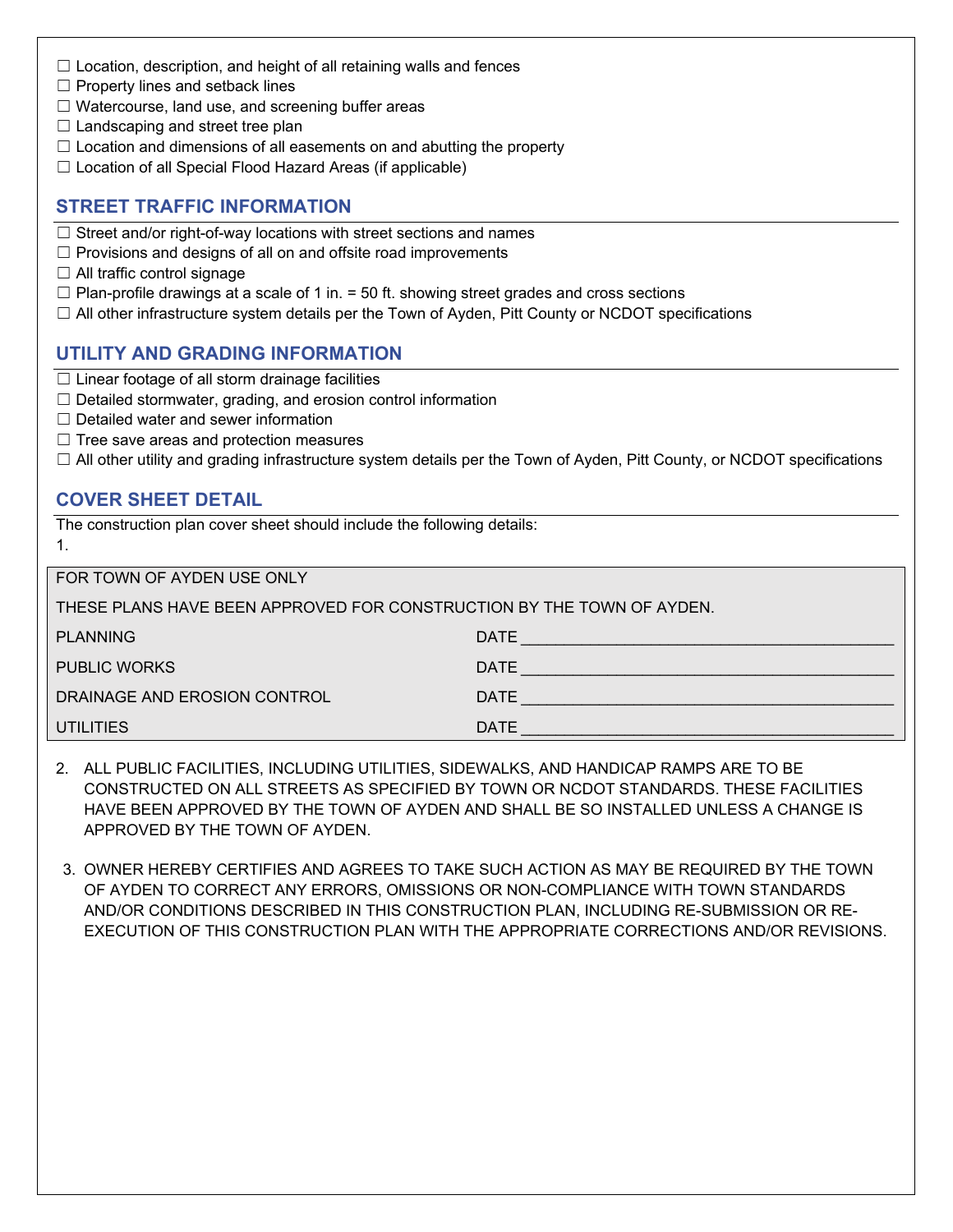

# TOWN OF AYDEN SUBDIVISION CONSTRUCTION PLAN APPLICATION

## **GENERAL INFORMATION**

| Jurisdiction: $\Box$ Corporate Limits | $\Box$ ETJ |  |
|---------------------------------------|------------|--|
|                                       |            |  |
|                                       |            |  |
|                                       |            |  |
|                                       |            |  |
| <b>CONTACT INFORMATION</b>            |            |  |
|                                       |            |  |
|                                       |            |  |
|                                       |            |  |
|                                       |            |  |
|                                       |            |  |
|                                       |            |  |
|                                       |            |  |
|                                       |            |  |
|                                       |            |  |
|                                       |            |  |
|                                       |            |  |
|                                       |            |  |

#### **SIGNATURE**

The undersigned property owner, or duly authorized agent/representative thereof certifies that this application and the foregoing answers, statements, and other information herewith submitted are in all respects true and correct to the best of their knowledge and belief, with the understanding that any incorrect information submitted may result in the delay or rescheduling of the required public hearing and may result in the revocation of this application. I hereby authorize the Town of Ayden to review this request, visit the site, and contact any appropriate design professional in relation to questions generated as a result of the review.

Applicant Printed Name: \_\_\_\_\_\_\_\_\_\_\_\_\_\_\_\_\_\_\_\_\_\_\_\_\_\_\_\_\_\_\_\_\_\_\_\_\_\_\_\_\_\_\_\_\_\_\_\_\_\_\_\_\_\_\_\_\_\_\_\_\_\_\_\_\_\_\_\_\_\_\_\_\_\_\_\_\_

Applicant Signature: \_\_\_\_\_\_\_\_\_\_\_\_\_\_\_\_\_\_\_\_\_\_\_\_\_\_\_\_\_\_\_\_\_\_\_\_\_\_\_\_\_\_\_\_\_\_\_\_\_\_\_\_\_\_\_\_\_\_\_\_\_\_\_\_\_\_\_\_\_\_\_\_\_\_\_\_\_\_\_\_

Date: \_\_\_\_\_\_\_\_\_\_\_\_\_\_\_\_\_\_\_\_\_\_\_\_\_\_\_\_\_\_\_\_\_\_\_\_\_\_\_\_\_\_\_\_\_\_\_\_\_\_\_\_\_\_\_\_\_\_\_\_\_\_\_\_\_\_\_\_\_\_\_\_\_\_\_\_\_\_\_\_\_\_\_\_\_\_\_\_\_\_\_\_